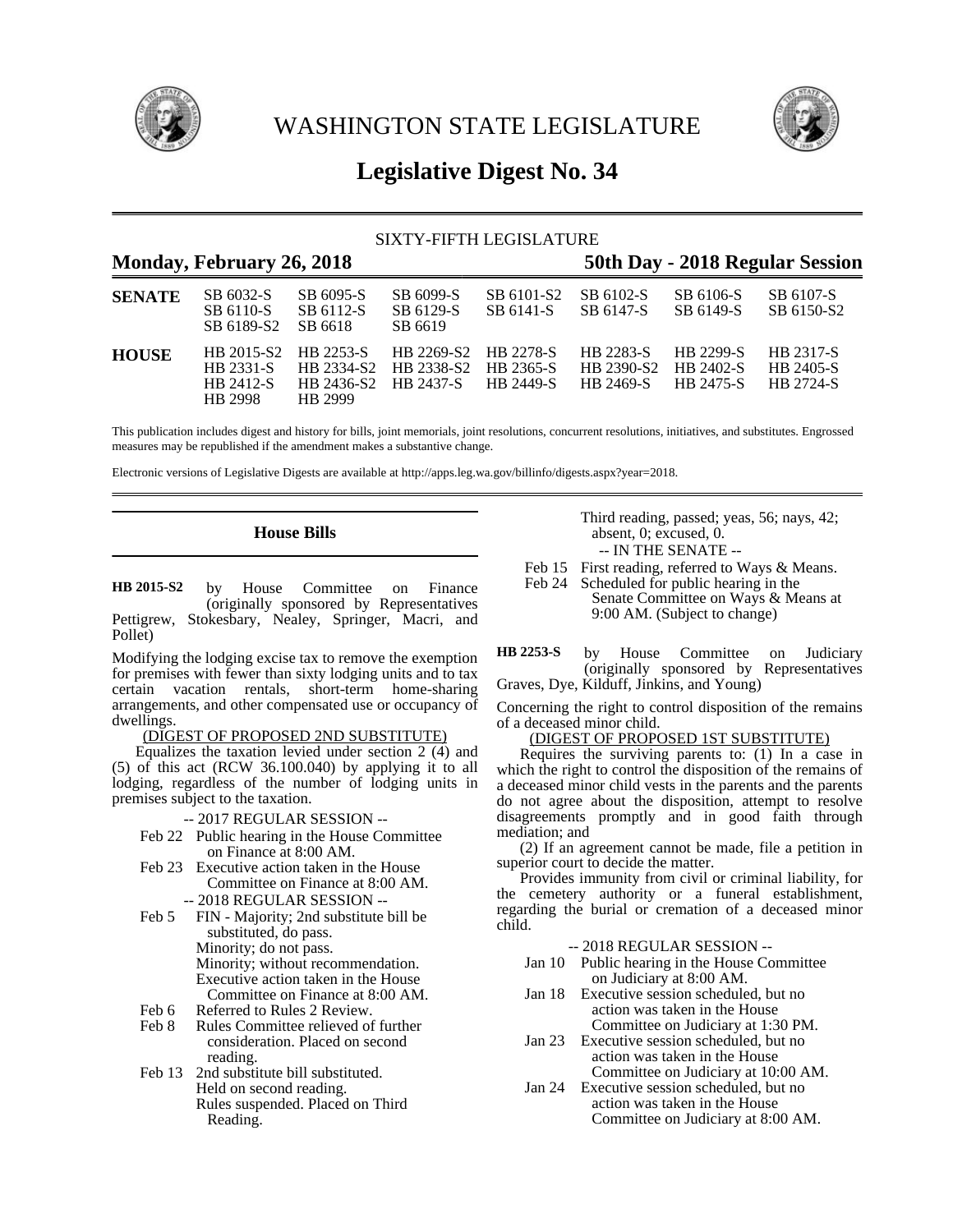| Feb 1 | JUDI - Majority; 1st substitute bill be |
|-------|-----------------------------------------|
|       | substituted, do pass.                   |
|       | Minority; do not pass.                  |
|       | Executive action taken in the House     |
|       | Committee on Judiciary at 1:30 PM.      |
| Feb 2 | Referred to Rules 2 Review.             |

- Feb 8 Placed on second reading by Rules Committee.
- Feb 19 Referred to Rules 2 Consideration.

by House Committee on Finance (originally sponsored by Representatives Kilduff, Muri, Kraft, Stanford, Eslick, McBride, Sawyer, Orcutt, Haler, Senn, Reeves, Young, Ryu, and Doglio) **HB 2269-S2**

Concerning tax relief for adaptive automotive equipment for veterans and service members with disabilities.

(DIGEST OF PROPOSED 2ND SUBSTITUTE)

Delays, until July 1, 2028, the expiration of the sales and use tax exemption for adaptive equipment required to customize vehicles for disabled veterans in order to: (1) Provide specific financial relief for severely injured veterans; and

(2) Ameliorate a negative consequence of the state's tax structure.

-- 2018 REGULAR SESSION --

- Jan 9 Public hearing in the House Committee on Community Development and Housing & Tribal Affairs at 10:00 AM.
- Jan 16 Executive action taken in the House Committee on Community Development and Housing & Tribal Affairs at 10:00 AM.
- Feb 2 Public hearing in the House Committee on Finance at 10:00 AM.
- Feb 5 FIN Majority; 2nd substitute bill be substituted, do pass. Executive action taken in the House Committee on Finance at 8:00 AM.
- Feb 6 Referred to Rules 2 Review.

by House Committee on Transportation (originally sponsored by Representatives Morris, Hudgins, Smith, Slatter, Tharinger, Macri, Young, **HB 2278-S**

Kloba, and Appleton)

Concerning personal information privacy protections in government entities.

(DIGEST OF PROPOSED 1ST SUBSTITUTE)

Requires each department or other agency of the state government to designate an agency privacy officer.

Requires an agency privacy officer, in coordination with the office of privacy and data protection, to: (1) Develop an agency personal information minimization policy to reduce the use and retention of personal information wherever possible; and

(2) Create a work plan that uses a Gantt chart or similar project planning tool for certain information.

Prohibits a governmental entity from furnishing without charge or selling, or charging for: (1) Personal financial and health information, except information furnished in an abstract driving record; and

(2) Personal identification numbers issued by a government entity.

Prohibits the department of licensing from releasing the abstract of a person's driving record to a person or entity to be used for a commercial purpose.

Exempts the following from disclosure under the public records act: Personal information inventory or data map records, created in this act, that reveal the location of personal information or the extent to which it is protected.

-- 2018 REGULAR SESSION --

- Jan 16 Public hearing in the House Committee on State Government and Elections & Information Technology at 8:00 AM.
- Jan 17 Executive session scheduled, but no action was taken in the House Committee on State Government, Elections & Information Technology at 1:30 PM.
- Jan 23 Executive action taken in the House Committee on State Government and Elections & Information Technology at 8:00 AM.
- Feb 5 Public hearing in the House Committee on Transportation at 1:30 PM.
- Feb 6 TR Majority; 1st substitute bill be substituted, do pass. Minority; do not pass. Minority; without recommendation. Referred to Rules 2 Review. Executive action taken in the House Committee on Transportation at 11:30 AM.
- Feb 8 Placed on second reading by Rules **Committee**
- Feb 19 Referred to Rules 2 Consideration.

by House Committee on Technology &<br>Economic Development (originally Development (originally sponsored by Representatives DeBolt, Smith, Orcutt, and **HB 2283-S**

Condotta)

Encouraging investment in and reducing the costs of transitioning to the clean energy future.

(DIGEST OF PROPOSED 1ST SUBSTITUTE)

Establishes the carbon free Washington act.

Reduces the cost of transitioning to electric generation sources that have very low or zero carbon dioxide emissions.

Provides tax preferences to reduce the cost to ratepayers of constructing and operating new renewable energy generation capacity equal to or greater than necessary to serve projected Washington electricity load growth.

- Jan 16 Public hearing in the House Committee on Technology & Economic Development at 10:00 AM.
- Jan 23 Executive session scheduled, but no action was taken in the House Committee on Technology & Economic Development at 10:00 AM.
- Jan 24 Executive session scheduled, but no action was taken in the House Committee on Technology & Economic Development at 8:00 AM.
- Jan 25 Executive session scheduled, but no action was taken in the House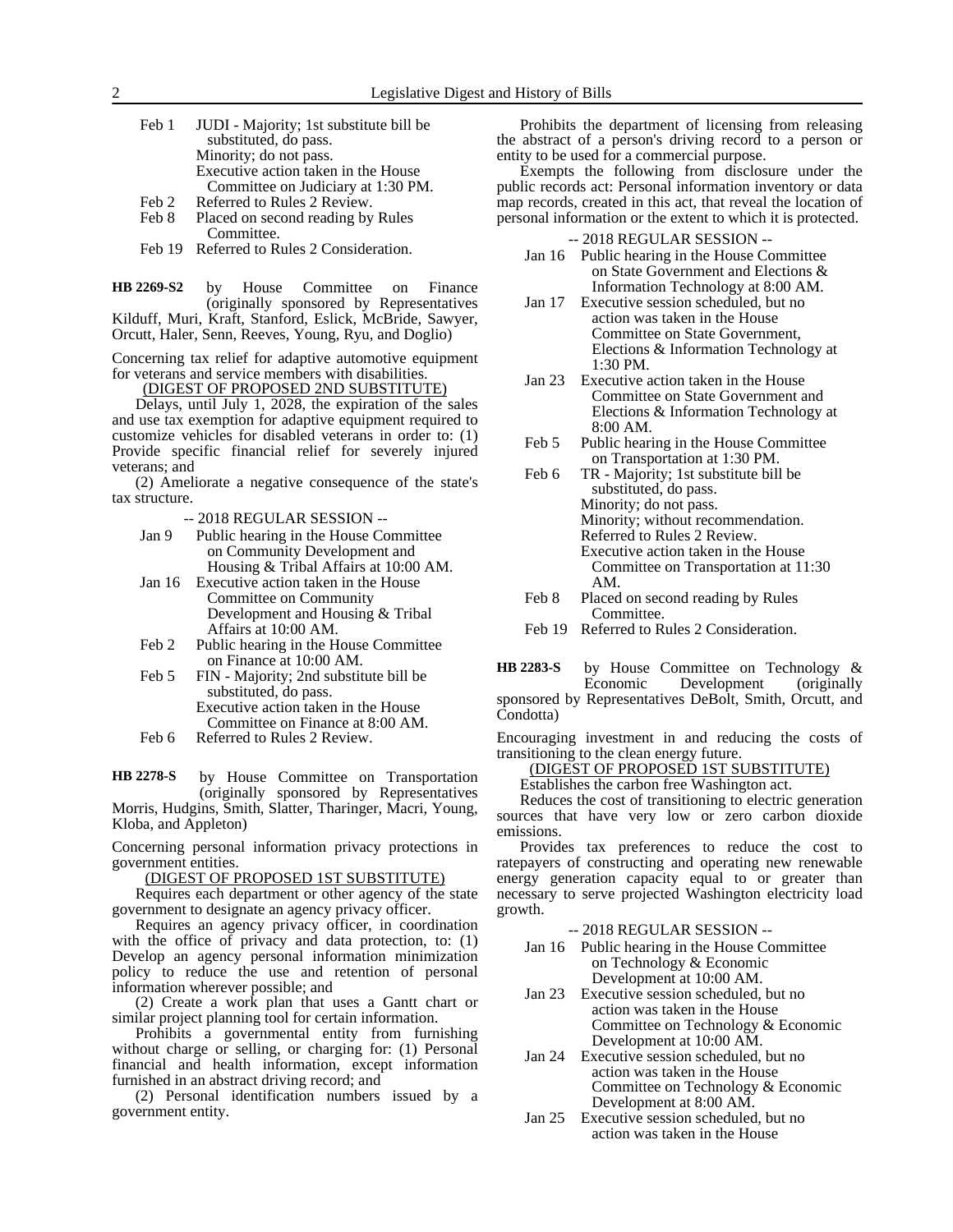Committee on Technology & Economic Development at 1:30 PM.

- Feb 1 TED Majority; 1st substitute bill be substituted, do pass. Minority; do not pass. Executive action taken in the House Committee on Technology & Economic Development at 1:30 PM.
- Feb 2 Referred to Finance.
- Feb 24 Scheduled for public hearing and executive session in the House Committee on Finance at 8:00 AM. (Subject to change)
- Feb 26 Scheduled for executive session in the House Committee on Finance at 8:00 AM. (Subject to change)
- by House Committee on Appropriations (originally sponsored by Representative Ormsby; by request of Office of Financial Management) **HB 2299-S**
- Making 2018 supplemental operating appropriations. (DIGEST OF PROPOSED 1ST SUBSTITUTE)
	- Makes 2018 supplemental operating appropriations. -- 2018 REGULAR SESSION --
		- Jan 8 Public hearing in the House Committee on Appropriations at 3:30 PM.
		- Feb 20 Public hearing in the House Committee on Appropriations at 3:30 PM.
		- Feb 21 APP Majority; 1st substitute bill be substituted, do pass. Minority; do not pass. Executive action taken in the House Committee on Appropriations at 3:30 PM.
		- Feb 23 Referred to Rules 2 Review. Placed on second reading.

by House Committee on Transportation (originally sponsored by Representatives Appleton, Muri, Fey, Fitzgibbon, Tarleton, Griffey, and Young) **HB 2317-S**

Concerning contractor bonding requirements for public transportation benefit areas and passenger-only ferry service districts.

(DIGEST OF PROPOSED 1ST SUBSTITUTE)

Addresses the requirements for contractor bonding for public transportation benefit areas and passenger-only ferry service districts.

- -- 2018 REGULAR SESSION --
- Jan 15 Public hearing in the House Committee on Transportation at 3:30 PM.
- Jan 17 Executive session scheduled, but no action was taken in the House Committee on Transportation at 3:30 PM.
- Jan 24 Executive session scheduled, but no action was taken in the House Committee on Transportation at 3:30 PM.
- Jan 31 Executive session scheduled, but no action was taken in the House Committee on Transportation at 3:30 PM.
- Feb 6 TR Majority; 1st substitute bill be substituted, do pass. Minority; do not pass. Referred to Rules 2 Review. Executive action taken in the House Committee on Transportation at 11:30 AM.
- Feb 9 Rules Committee relieved of further consideration. Placed on second reading.
- Feb 13 1st substitute bill substituted. Rules suspended. Placed on Third Reading. Third reading, passed; yeas, 53; nays, 45; absent, 0; excused, 0. -- IN THE SENATE --
- Feb 15 First reading, referred to Transportation.
- Feb 19 Public hearing in the Senate Committee
- on Transportation at 3:30 PM. Feb 20 TRAN - Majority; do pass. Executive action taken in the Senate Committee on Transportation at 3:30 PM.
- Feb 22 Passed to Rules Committee for second reading.

by House Committee on Public Safety (originally sponsored by Representatives Orwall, Griffey, Goodman, Jinkins, Muri, Kilduff, Klippert, Fey, Kagi, Lovick, Appleton, and Doglio) **HB 2331-S**

Addressing collection of DNA biological samples.

## (DIGEST OF PROPOSED 1ST SUBSTITUTE)

Requires a biological sample to also be collected for purposes of DNA identification analysis from an adult or juvenile individual convicted of certain municipal offenses where the municipal prosecuting authority certifies at the time of sentencing that the municipal offense conviction is equivalent to the crimes found in RCW 43.43.754 (section 1 of this act).

Authorizes a municipal jurisdiction to submit a biological sample, collected before the effective date of this act, to the forensic laboratory services bureau of the Washington state patrol for purposes of DNA identification analysis under certain circumstances.

Requires an agency or a department, when submitting a biological sample to the forensic laboratory services bureau of the Washington state patrol that was collected as a result of a conviction under an equivalent municipal offense, to include a signed affidavit from the municipal prosecuting authority of the jurisdiction in which the conviction occurred specifying the state crime to which the municipal offense is equivalent.

- Jan 9 Public hearing in the House Committee on Public Safety at 1:30 PM.
- Jan 18 Executive session scheduled, but no action was taken in the House Committee on Public Safety at 8:00 AM.
- Jan 25 Executive session scheduled, but no action was taken in the House Committee on Public Safety at 8:00 AM.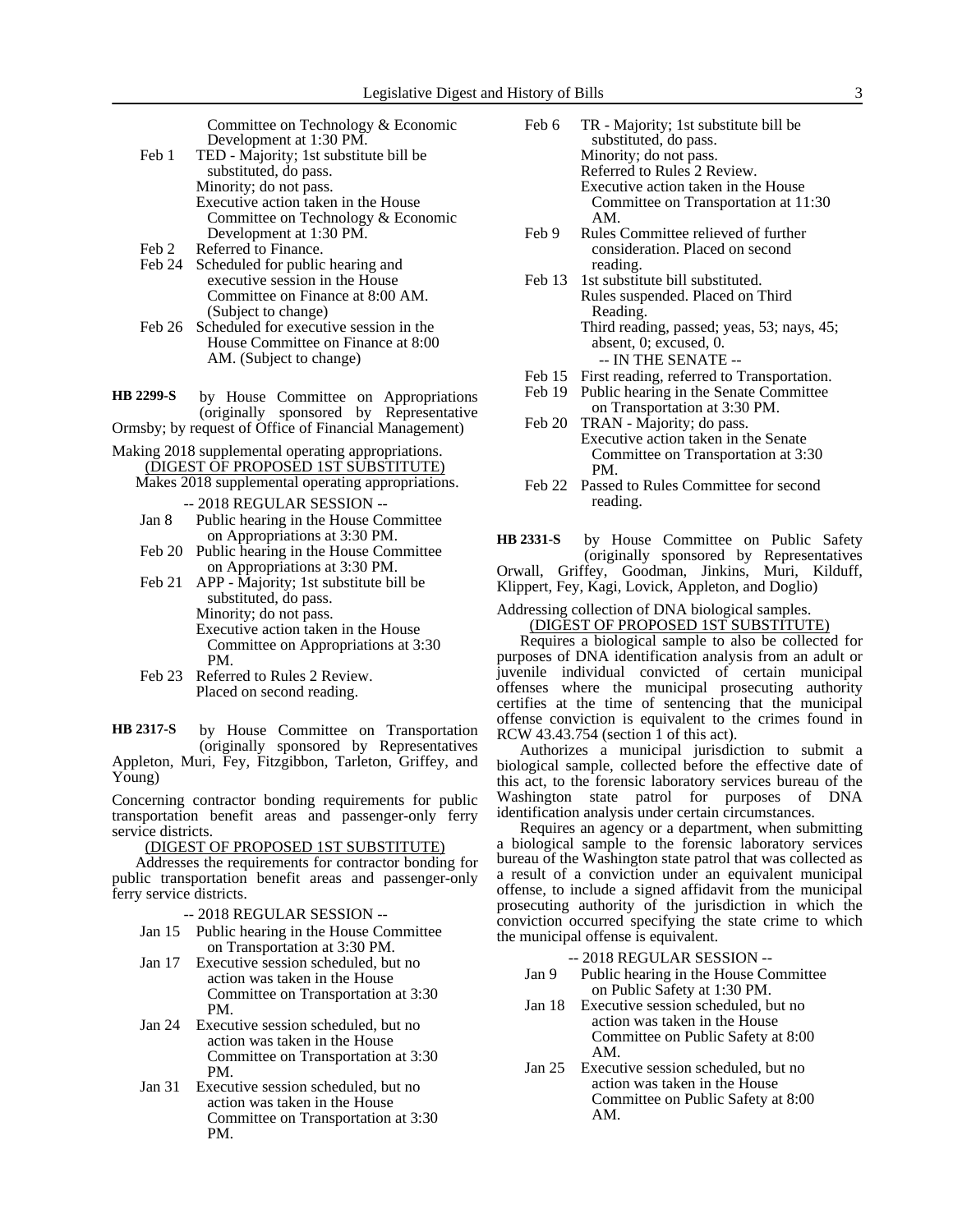- Jan 30 Executive session scheduled, but no action was taken in the House Committee on Public Safety at 1:30 PM.
- Feb 1 PS Majority; 1st substitute bill be substituted, do pass. Executive action taken in the House
	- Committee on Public Safety at 8:00 AM.
- Feb 2 Referred to Rules 2 Review.
- Feb 6 Placed on second reading by Rules Committee.
- Feb 19 Referred to Rules 2 Consideration.

by House Committee on Appropriations (originally sponsored by Representatives Sawyer and Kloba) **HB 2334-S2**

Regulating the use of cannabinoid additives in marijuana products.

(DIGEST OF PROPOSED 2ND SUBSTITUTE)<br>
uuthorizes licensed marijuana producers

Authorizes licensed marijuana producers and processors to use a CBD product: (1) As an additive for the purpose of enhancing the cannabidiol concentration of a product authorized for production, processing, and sale under the uniform controlled substances act; and

(2) Obtained from a source not licensed under the uniform controlled substances act if the CBD product meets certain conditions.

Increases the annual fee for issuance and renewal of a marijuana producer's license, a marijuana processor's license, and a marijuana retailer's license.

-- 2018 REGULAR SESSION --

- Jan 8 Public hearing in the House Committee on Commerce & Gaming at 1:30 PM.
- Jan 15 Executive action taken in the House Committee on Commerce & Gaming at 1:30 PM.
- Feb 1 Public hearing in the House Committee on Appropriations at 3:30 PM.

Feb 6 APP - Majority; 2nd substitute bill be substituted, do pass. Minority; do not pass. Referred to Rules 2 Review. Executive action taken in the House Committee on Appropriations at 10:00 AM.

Feb 12 Placed on second reading by Rules Committee.

by House Committee on Transportation (originally sponsored by Representatives Fitzgibbon, Cody, Hudgins, Goodman, Tarleton, Santos, McBride, Stanford, Tharinger, Macri, Jinkins, Ormsby, and Doglio) **HB 2338-S2**

Reducing the greenhouse gas emissions associated with transportation fuels.

(DIGEST OF PROPOSED 2ND SUBSTITUTE)

Supports the deployment of clean transportation fuel technologies through a carefully designed program that reduces the carbon intensity of fuel used in the state, in order to: (1) Reduce levels of conventional air pollutants from diesel and gasoline that are harmful to public health;

(2) Reduce greenhouse gas emissions associated with transportation fuels, which are the state's largest source of greenhouse gas emissions; and

(3) Create jobs and spur economic development based on innovative clean fuel technologies.

Requires the joint legislative audit and review committee to: (1) Analyze, by December 1, 2026, the impacts of the initial five years of clean fuels program implementation; and

(2) Submit a report to the legislature that summarizes the analysis.

-- 2018 REGULAR SESSION --

- Jan 9 Public hearing in the House Committee on Environment at 1:30 PM.
- Jan 22 Executive session scheduled, but no action was taken in the House Committee on Environment at 1:30 PM.
- Jan 23 Executive action taken in the House Committee on Environment at 1:30 PM.
- Feb 5 Public hearing in the House Committee on Transportation at 1:30 PM.

Feb 6 TR - Majority; 2nd substitute bill be substituted, do pass. Minority; do not pass. Referred to Rules 2 Review. Executive action taken in the House Committee on Transportation at 11:30 AM.

by House Committee on State Govt, Elections & IT (originally sponsored by Representatives Dolan, Ormsby, Hudgins, Santos, Appleton, and Doglio) **HB 2365-S**

Designating the pine mushroom as the official state fungus.

(DIGEST OF PROPOSED 1ST SUBSTITUTE)

Designates the pine mushroom as the official state fungus of the state.

- Jan 10 Public hearing in the House Committee on State Government and Elections & Information Technology at 1:30 PM.
- Jan 12 Executive session scheduled, but no action was taken in the House Committee on State Government, Elections & Information Technology at 10:00 AM.
- Jan 16 Executive session scheduled, but no action was taken in the House Committee on State Government, Elections & Information Technology at 8:00 AM.
- Jan 24 Executive session scheduled, but no action was taken in the House Committee on State Government, Elections & Information Technology at 1:30 PM.
- Feb 2 SEIT Majority; 1st substitute bill be substituted, do pass. Referred to Rules 2 Review. Executive action taken in the House Committee on State Government and Elections & Information Technology at 8:00 AM.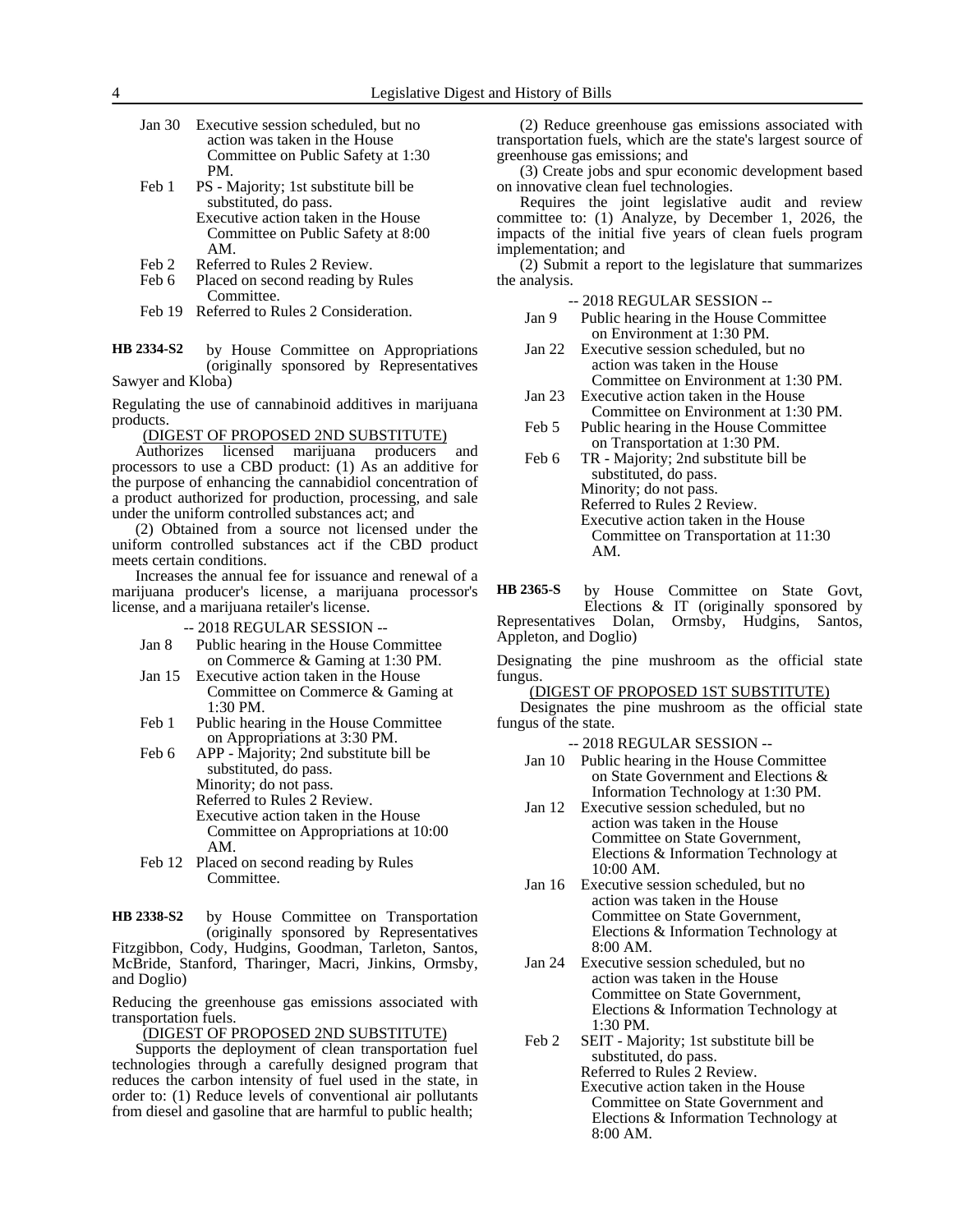by House Committee on Appropriations (originally sponsored by Representatives Pollet, Haler, Tarleton, McBride, Peterson, Dolan, Frame, **HB 2390-S2**

Valdez, Kilduff, Senn, Stanford, Kloba, Clibborn, Macri, Ryu, Doglio, Riccelli, and Gregerson)

Regulating opioid medications at educational institutions. (DIGEST OF PROPOSED 2ND SUBSTITUTE)

Increases access to opioid overdose medication at kindergarten through twelfth grade schools and institutions of higher education.

Authorizes a school to obtain and maintain opioid overdose medication through a standing order.

Requires the office of the superintendent of public instruction to: (1) In consultation with the department of health, develop opioid-related overdose policy guidelines and training requirements for public schools and school districts; and

(2) Develop and administer a grant program to provide funding to public schools with any of grades kindergarten through twelve and public institutions of higher education to train personnel on the administration of the medication to respond to symptoms of an overdose.

Requires a public institution of higher education with a residence hall housing at least one hundred students to develop a plan for: (1) The maintenance and administration of opioid overdose medication in and around the residence hall; and

(2) The training of designated personnel to administer the medication.

-- 2018 REGULAR SESSION --

- Jan 16 Public hearing in the House Committee on Education at 1:30 PM.
- Jan 25 Executive action taken in the House Committee on Education at 8:00 AM.
- Feb 5 Public hearing in the House Committee on Appropriations at 1:30 PM.
- Feb 6 APP Majority; 2nd substitute bill be substituted, do pass. Minority; without recommendation. Minority; do not pass. Referred to Rules 2 Review. Executive action taken in the House Committee on Appropriations at 10:00 AM.
- Feb 8 Rules Committee relieved of further consideration. Placed on second reading.
- Feb 12 2nd substitute bill substituted. Rules suspended. Placed on Third Reading.
	- Third reading, passed; yeas, 79; nays, 19; absent, 0; excused, 0.
		- -- IN THE SENATE --
- Feb 14 First reading, referred to Health & Long Term Care.
- by House Committee on Appropriations (originally sponsored by Representatives Tarleton, Slatter, Macri, Pollet, and Doglio) **HB 2402-S**

Concerning the energy independence act.

(DIGEST OF PROPOSED 1ST SUBSTITUTE)

Revises the energy independence act and declares that this state can: Promote energy independence; create highquality jobs in the clean energy sector; maintain stable and affordable rates for all customers, especially low-income customers; and protect clean air and water in the Pacific Northwest.

-- 2018 REGULAR SESSION --

- Jan 23 Public hearing in the House Committee on Technology & Economic Development at 10:00 AM.
- Feb 1 Executive action taken in the House Committee on Technology & Economic Development at 1:30 PM.
- Feb 5 Public hearing in the House Committee on Appropriations at 1:30 PM.
- Feb 6 APP Majority; 1st substitute bill be substituted, do pass. Minority; do not pass. Referred to Rules 2 Review. Executive action taken in the House Committee on Appropriations at 10:00 AM.
- Feb 9 Rules Committee relieved of further consideration. Placed on second reading.
- Feb 19 Referred to Rules 2 Consideration.

by House Committee on Judiciary (originally sponsored by Representatives Goodman, Kilduff, Jinkins, and Appleton; by request of Department of Social and Health Services) **HB 2405-S**

Concerning implementation of mandatory provisions of the federal rule on flexibility, efficiency, and modernization in child support enforcement programs regarding health care coverage.

# (DIGEST OF PROPOSED 1ST SUBSTITUTE)

Revises provisions related to child support enforcement programs regarding health care coverage.

- -- 2018 REGULAR SESSION -- Jan 16 Public hearing in the House Committee on Judiciary at 10:00 AM.
- Jan 24 Executive session scheduled, but no action was taken in the House
- Committee on Judiciary at 8:00 AM. Feb 1 JUDI - Majority; 1st substitute bill be substituted, do pass. Minority; do not pass. Executive action taken in the House Committee on Judiciary at 1:30 PM.
- Feb 2 Referred to Rules 2 Review.

by House Committee on Capital Budget (originally sponsored by Representatives Doglio, DeBolt, Macri, and Ormsby) **HB 2412-S**

Creating the buy clean Washington act.

(DIGEST OF PROPOSED 1ST SUBSTITUTE)

Establishes the buy clean Washington act.

Requires the University of Washington, led by the college of built environments, and in collaboration with the department of enterprise services, to: (1) Analyze existing embodied carbon policy;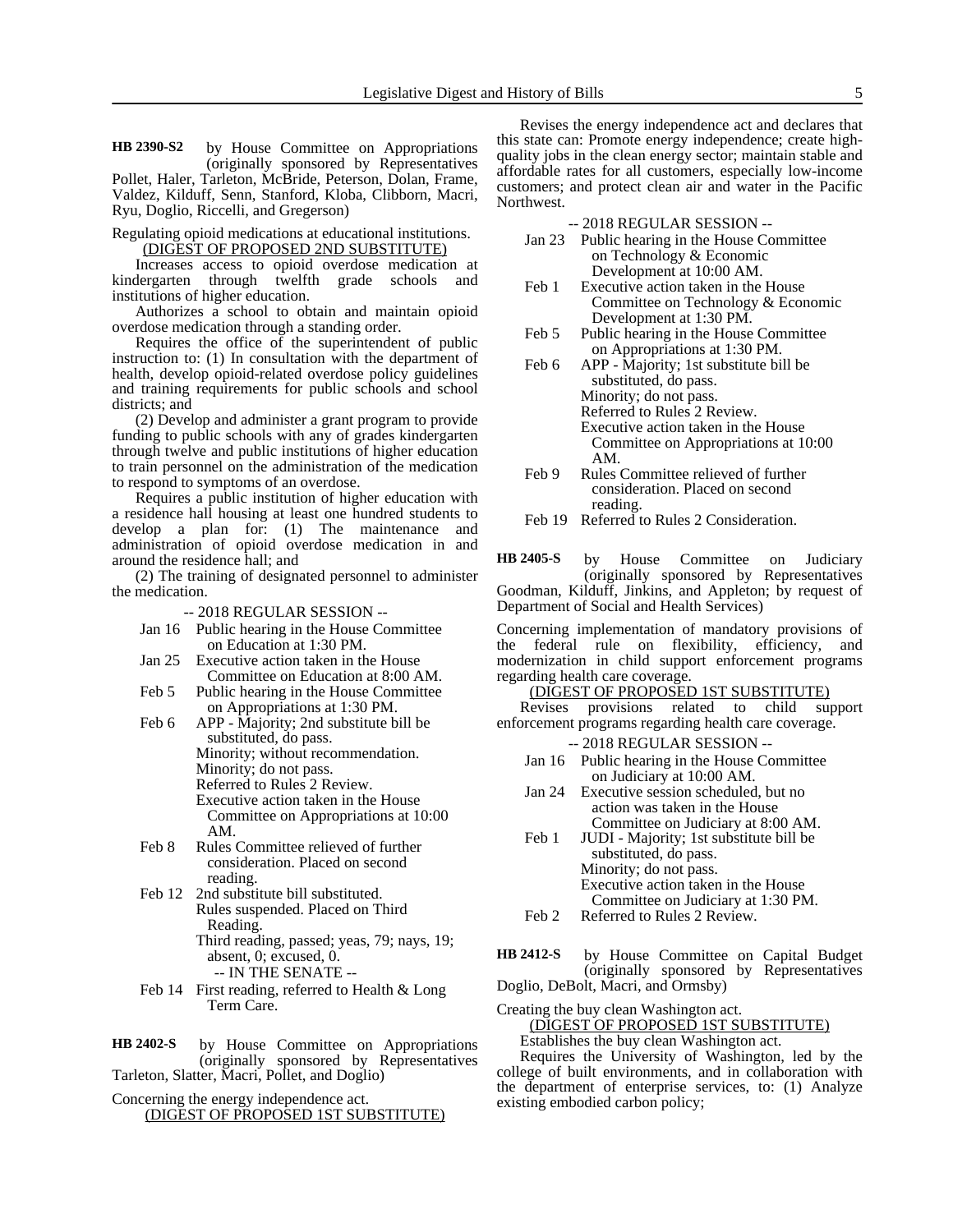(2) Propose methods to categorize structural materials and report structural material quantities and origins, and global warming potential;

(3) Propose methods to establish maximum global warming potential limit;

(4) Convene a task force to give feedback on the proposed methods; and

(5) Report the developed methods, by January 31, 2019, to the legislature.

Requires the department of enterprise services to coordinate with certain projects.

Requires the awarding authorities for these projects to collaborate with the University of Washington college of built environments to test proposed methods and availability of environmental product declarations.

-- 2018 REGULAR SESSION --

Jan 12 Public hearing in the House Committee on Capital Budget at 8:00 AM.

Feb 5 CB - Majority; 1st substitute bill be substituted, do pass. Minority; do not pass. Executive action taken in the House Committee on Capital Budget at 10:00 AM.

Feb 6 Referred to Rules 2 Review.

by House Committee on Appropriations (originally sponsored by Representatives Robinson, Riccelli, Pollet, Ormsby, and Santos) **HB 2436-S2**

#### Defining community health workers and their roles. (DIGEST OF PROPOSED 2ND SUBSTITUTE)

Increases consistency across the state by defining "community health workers" and explains their roles as recommended by the report from the community health worker task force.

-- 2018 REGULAR SESSION --

- Jan 16 Public hearing in the House Committee on Health Care & Wellness at 8:00 AM.
- Jan 23 Executive action taken in the House Committee on Health Care & Wellness at 8:00 AM.
- Feb 3 Public hearing in the House Committee on Appropriations at 9:00 AM.
- Feb 6 APP Majority; 2nd substitute bill be substituted, do pass. Referred to Rules 2 Review. Executive action taken in the House Committee on Appropriations at 10:00 AM.
- Feb 8 Rules Committee relieved of further consideration. Placed on second reading.
- Feb 19 Referred to Rules 2 Consideration.

by House Committee on Finance (originally sponsored by Representatives Robinson, Tharinger, Macri, Ryu, Kagi, Pollet, Ormsby, Doglio, Santos, and Tarleton) **HB 2437-S**

Encouraging investments in affordable and supportive housing.

(DIGEST OF PROPOSED 1ST SUBSTITUTE)

Allows a county legislative authority to authorize, fix, and impose a sales and use tax, however, if a county has not imposed the full tax rate by July 1, 2020, a city legislative authority in that county may authorize, fix, and impose the sales and use tax.

Requires the effective date of a tax imposed in this act to be the first day of a state fiscal year.

Requires a county or a city that imposes the tax to report annually to the housing finance commission on the collection and use of the revenue.

-- 2018 REGULAR SESSION --

- Jan 16 Public hearing in the House Committee on Finance at 3:30 PM.
- Feb 5 FIN Majority; 1st substitute bill be substituted, do pass. Minority; do not pass. Executive action taken in the House Committee on Finance at 8:00 AM. Feb 6 Referred to Rules 2 Review.<br>Feb 8 Placed on second reading by
- Placed on second reading by Rules Committee.

by House Committee on Appropriations (originally sponsored by Representatives Senn, Kagi, Kilduff, Dent, and Goodman) **HB 2449-S**

Extending the timeline for completing a family assessment response.

#### (DIGEST OF PROPOSED 1ST SUBSTITUTE)

Changes the timeline, from ninety days to one hundred twenty days, in which the family assessment response services can be offered with parental agreement.

- -- 2018 REGULAR SESSION --
- Jan 12 Public hearing in the House Committee on Early Learning & Human Services at 10:00 AM.
- Jan 16 Executive action taken in the House Committee on Early Learning & Human Services at 8:00 AM.
- Feb 5 Public hearing in the House Committee on Appropriations at 1:30 PM.
- Feb 6 APP Majority; 1st substitute bill be substituted, do pass. Referred to Rules 2 Review. Executive action taken in the House Committee on Appropriations at 10:00 AM.
- Feb 9 Rules Committee relieved of further consideration. Placed on second reading.
- Feb 19 Referred to Rules 2 Consideration.

by House Committee on Transportation (originally sponsored by Representatives Clibborn and Fey; by request of Office of Financial Management) **HB 2469-S**

Making supplemental transportation appropriations for the 2017-2019 fiscal biennium.

(DIGEST OF PROPOSED 1ST SUBSTITUTE)

Makes supplemental transportation appropriations for the 2017-2019 fiscal biennium.

-- 2018 REGULAR SESSION --

Feb 20 Public hearing in the House Committee on Transportation at 3:30 PM.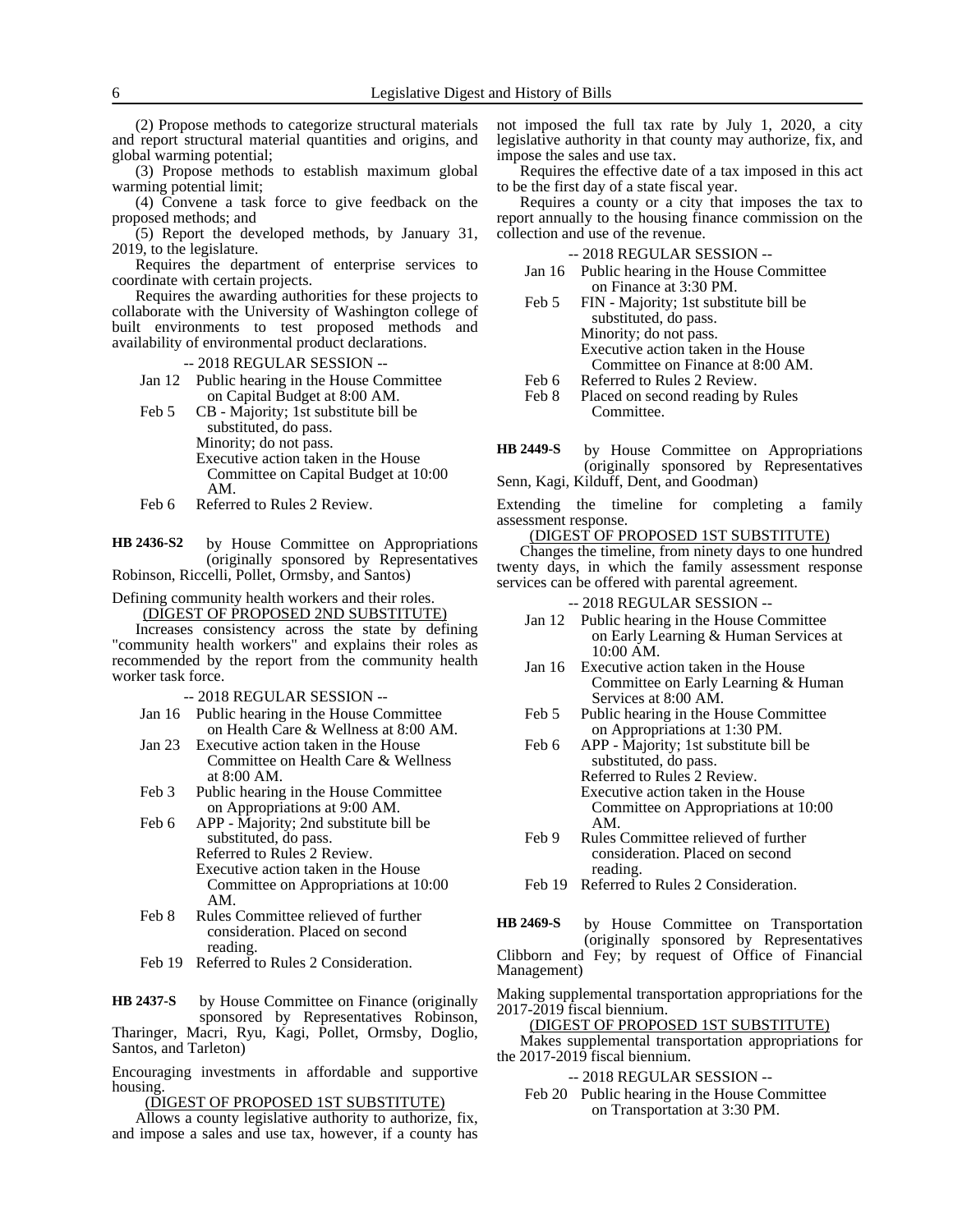Feb 21 TR - Majority; 1st substitute bill be substituted, do pass. Minority; do not pass. Minority; without recommendation. Executive action taken in the House Committee on Transportation at 3:30 PM.

- Feb 23 Referred to Rules 2 Review. Placed on second reading.
- by House Committee on Judiciary (originally sponsored by Representative **HB 2475-S**

Ryu)

Concerning the tolling of construction defect claims. (DIGEST OF PROPOSED 1ST SUBSTITUTE)

Modifies provisions regarding construction defect claims.

-- 2018 REGULAR SESSION --

- Jan 23 Public hearing in the House Committee on Judiciary at 10:00 AM.
- Feb 1 JUDI Majority; 1st substitute bill be substituted, do pass. Minority; do not pass. Executive action taken in the House Committee on Judiciary at 1:30 PM.
- Feb 2 Referred to Rules 2 Review.<br>Feb 9 Rules Committee relieved of
- Rules Committee relieved of further consideration. Placed on second reading.
- Feb 19 Referred to Rules 2 Consideration.

by House Committee on Labor & Workplace Standards (originally sponsored by Representatives Sells, Ormsby, McBride, and Tarleton) **HB 2724-S**

Concerning unemployment compensation for musicians. (DIGEST OF PROPOSED 1ST SUBSTITUTE)

States that a base year will not be established unless it is determined, for a musician who earns at least seventyfive percent of his or her base year wages as an employee of a music or entertainment business or as a member of a music or entertainment group, that the individual earned wages in "employment" in not less than five hundred four hours of his or her base year.

- -- 2018 REGULAR SESSION --
- Jan 22 Public hearing in the House Committee on Labor & Workplace Standards at 1:30 PM.
- Jan 23 Executive session scheduled, but no action was taken in the House Committee on Labor & Workplace Standards at 1:30 PM.
- Jan 25 Executive session scheduled, but no action was taken in the House Committee on Labor & Workplace Standards at 8:00 AM.

Jan 29 LAWS - Majority; 1st substitute bill be substituted, do pass. Minority; do not pass. Minority; without recommendation. Executive action taken in the House Committee on Labor & Workplace Standards at 1:30 PM.

Feb 1 Referred to Rules 2 Review.

- Feb 6 Placed on second reading by Rules Committee.
- Feb 19 Referred to Rules 2 Consideration.
- by Representatives Robinson, Cody, Jinkins, and Tharinger **HB 2998**

Providing a business and occupation tax exemption for accountable communities of health.

Provides a business and occupation tax exemption to organizations designated by the state health care authority as a community of health with respect to amounts received from local governments, the state, or the federal government.

- -- 2018 REGULAR SESSION --
- Feb 23 First reading, referred to Finance (Not Officially read and referred until adoption of Introduction report).
- Feb 24 Scheduled for public hearing and executive session in the House Committee on Finance at 8:00 AM. (Subject to change)
- Feb 26 Scheduled for executive session in the House Committee on Finance at 8:00 AM. (Subject to change)

#### by Representatives Tarleton and Hudgins **HB 2999**

Concerning security breaches of election systems or election data.

Requires the secretary of state to: (1) Consult with the attorney general, the state chief information security officer, county auditors, or other designated local election officials to identify instances of security breaches of election systems or election data; and

(2) To the extent possible, identify whether the source of a security breach, if any, is a foreign entity and/or domestic entity.

-- 2018 REGULAR SESSION --

Feb 23 First reading, referred to State Government, Elections & Information Technology (Not Officially read and referred until adoption of Introduction report).

### **Senate Bills**

- by Senate Committee on Ways & Means (originally sponsored by Senators Rolfes and Braun; by request of Office of Financial Management) **SB 6032-S**
- Making 2018 supplemental operating appropriations. (DIGEST OF PROPOSED 1ST SUBSTITUTE) Makes 2018 supplemental operating appropriations.
	- -- 2018 REGULAR SESSION --
	- Jan 9 Public hearing in the Senate Committee on Ways & Means at 3:30 PM.
	- Feb 20 Public hearing in the Senate Committee on Ways & Means at 3:30 PM.
	- Feb 21 WM Majority; 1st substitute bill be substituted, do pass. Minority; do not pass.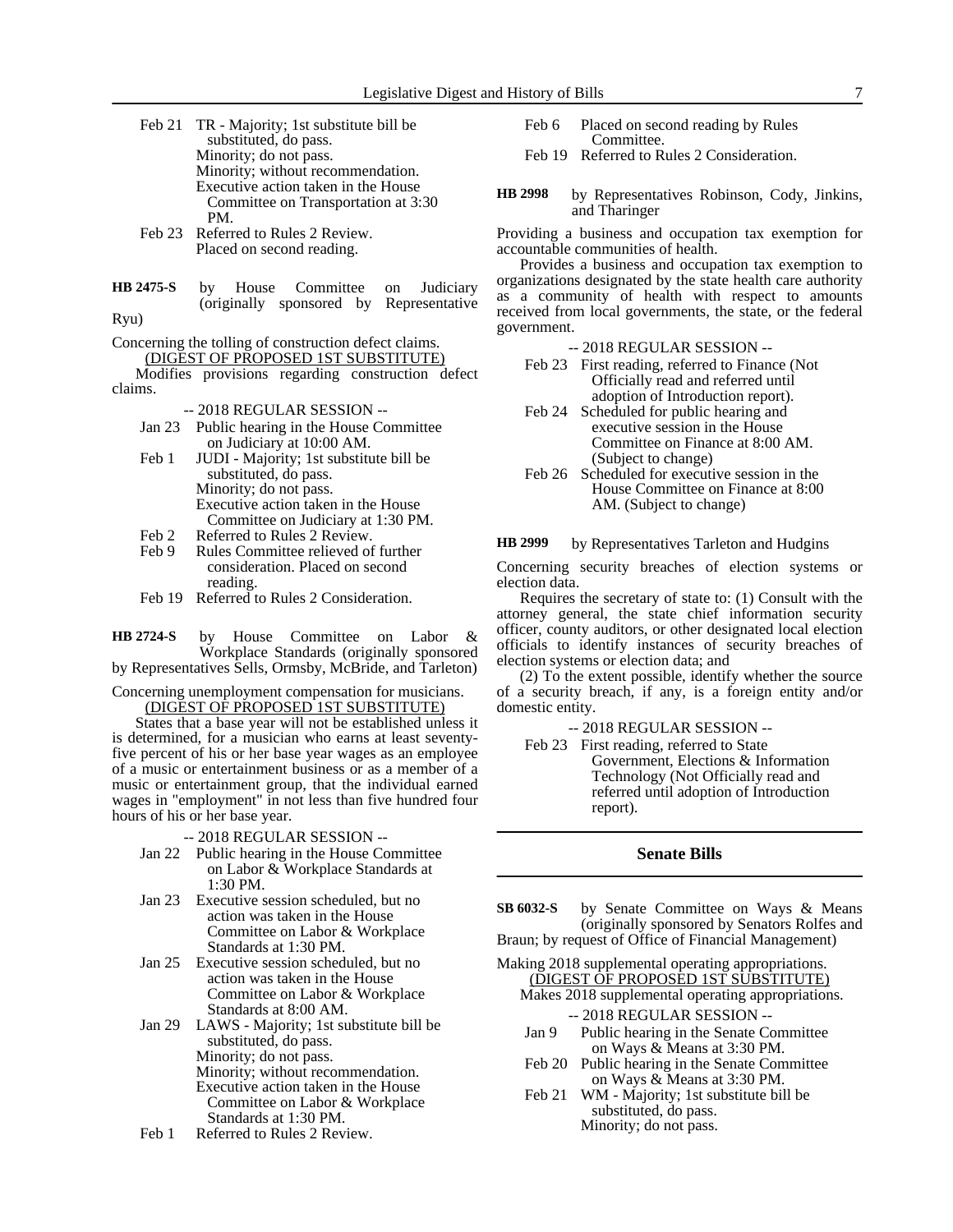Minority; without recommendation. Executive action taken in the Senate Committee on Ways & Means at 3:30 PM.

Feb 22 Passed to Rules Committee for second reading. Placed on second reading by Rules

Committee.

Feb 23 1st substitute bill substituted. Floor amendment(s) adopted.

by Senate Committee on Ways & Means (originally sponsored by Senators Frockt, Mullet, Liias, Keiser, and Saldaña; by request of Office of Financial Management) **SB 6095-S**

Concerning the supplemental capital budget.

(DIGEST OF PROPOSED 1ST SUBSTITUTE)

Adopts the supplemental capital budget. Makes appropriations and authorizes expenditures for capital improvements.

- -- 2018 REGULAR SESSION --
- Jan 11 Public hearing in the Senate Committee on Ways & Means at 3:30 PM.
- Feb 19 Public hearing in the Senate Committee on Ways & Means at 3:30 PM.
- Feb 20 Executive action taken in the Senate Committee on Ways & Means at 3:30 PM.
- Feb 21 WM Majority; 1st substitute bill be substituted, do pass.
- Feb 22 Passed to Rules Committee for second reading. Placed on second reading by Rules Committee.

by Senate Committee on Agriculture, Water, Natural Resources & Parks (originally sponsored by Senators Ranker, Carlyle, Wellman, **SB 6099-S**

Darneille, Rolfes, Keiser, Dhingra, Van De Wege, Hunt, Palumbo, Saldaña, Kuderer, and Mullet)

Concerning orca captivity.

(DIGEST OF PROPOSED 1ST SUBSTITUTE)

Creates the crime of unlawful orca captivity which is a misdemeanor.

Requires a court, if a person acts for commercial purposes regarding orca captivity, to impose a civil penalty of not more than one hundred thousand dollars, which must be deposited into the state general fund.

-- 2018 REGULAR SESSION --

- Jan 16 Public hearing in the Senate Committee on Agriculture, Water, and Natural Resources & Parks at 1:30 PM.
- Feb 1 AWNP Majority; 1st substitute bill be substituted, do pass. Executive action taken in the Senate
	- Committee on Agriculture, Water, and Natural Resources & Parks at 1:30 PM.
- Feb 2 Passed to Rules Committee for second reading.
- Feb 22 Senate Rules "X" file.

by Senate Committee on Ways & Means (originally sponsored by Senators Ranker, Frockt, Palumbo, Dhingra, Kuderer, McCoy, Cleveland, **SB 6101-S2**

Saldaña, Billig, Van De Wege, Hunt, and Hasegawa)

#### Establishing the evergreen free college program. (DIGEST OF PROPOSED 2ND SUBSTITUTE)

Establishes the evergreen free college act.

Creates the evergreen free college program to help make four years of college affordable and accessible to the citizens of the state by offering a tuition waiver for eligible students.

Requires the office of student financial assistance to administer the program for resident students seeking a bachelor's degree, an associate degree, or certificate from an institution of higher education under certain terms and conditions.

Requires the student achievement council to develop a plan to provide program students, who are enrolled at an institution of higher education, with a student success course that is one quarter long or the equivalent in semester hours, that teaches essential skills for college success.

Requires the state institute for public policy to conduct a study on the effectiveness of the program.

Requires the caseload forecast council to estimate the anticipated caseload of the program.

-- 2018 REGULAR SESSION --

- Jan 11 Public hearing in the Senate Committee on Higher Education & Workforce Development at 8:10 AM.
- Jan 18 Executive action taken in the Senate Committee on Higher Education & Workforce Development at 8:00 AM.
- Feb 5 Public hearing in the Senate Committee on Ways & Means at 10:00 AM.
- Feb 6 WM Majority; 2nd substitute bill be substituted, do pass. Minority; do not pass. Minority; without recommendation. Passed to Rules Committee for second reading.
	- Executive action taken in the Senate Committee on Ways & Means at 10:00 AM.

Feb 22 Senate Rules "X" file.

by Senate Committee on Health & Long Term Care (originally sponsored by Senators Ranker, Cleveland, Saldaña, Darneille, Palumbo, Nelson, Wellman, Dhingra, Keiser, Billig, Kuderer, Rolfes, Frockt, Takko, McCoy, Carlyle, Hasegawa, Mullet, Pedersen, Conway, Chase, Liias, Van De Wege, and Hunt) **SB 6102-S**

Enacting the employee reproductive choice act.

(DIGEST OF PROPOSED 1ST SUBSTITUTE)

Establishes the employee reproductive choice act.

Modifies the state civil rights act by including the right of an employee whose employer provides health insurance coverage as part of an employee benefit package to receive contraceptive coverage from that employer's health plan free of restrictions, exclusions, or reductions in coverage or benefits.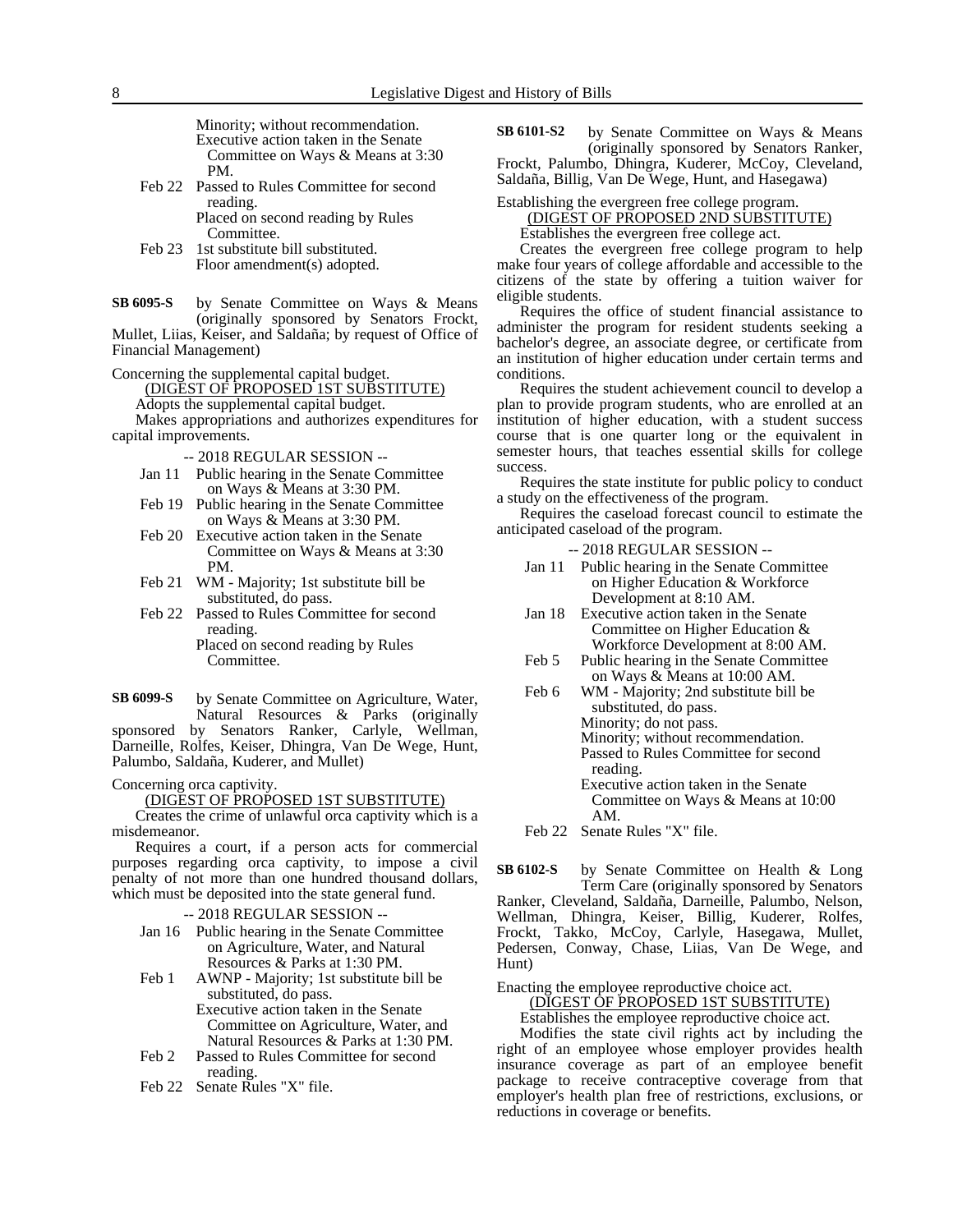- -- 2018 REGULAR SESSION --
- Jan 22 Public hearing in the Senate Committee on Health & Long Term Care at 10:00 AM.
- Feb 1 HLTC Majority; 1st substitute bill be substituted, do pass. And refer to Ways & Means. Minority; do not pass. Executive action taken in the Senate Committee on Health & Long Term Care at 10:00 AM.
- Feb 2 Referred to Ways & Means.<br>Feb 5 Public hearing in the Senate
- Public hearing in the Senate Committee on Ways & Means at 10:00 AM.

Feb 6 WM - Majority; do pass 1st substitute bill proposed by Health & Long Term Care. Minority; do not pass. Passed to Rules Committee for second reading. Executive action taken in the Senate

Committee on Ways & Means at 10:00 AM.

- Feb 8 Placed on second reading by Rules Committee.
- Feb 12 1st substitute bill substituted. Rules suspended. Placed on Third Reading. Third reading, passed; yeas, 26; nays, 21; absent, 0; excused, 2. -- IN THE HOUSE --
- Feb 14 First reading, referred to Judiciary (Not Officially read and referred until adoption of Introduction report).
- Feb 22 Public hearing, executive session scheduled, but no action was taken in the House Committee on Judiciary at 12:30 PM.
	- Executive session scheduled, but no action was taken in the House Committee on Judiciary at 6:00 PM.

by Senate Committee on Transportation (originally sponsored by Senator Hobbs; by request of Office of Financial Management) **SB 6106-S**

Making 2017-2019 supplemental transportation appropriations.

(DIGEST OF PROPOSED 1ST SUBSTITUTE)

Makes 2017-2019 supplemental transportation appropriations.

-- 2018 REGULAR SESSION --

- Feb 20 Public hearing in the Senate Committee on Transportation at 3:30 PM.
- Feb 21 TRAN Majority; 1st substitute bill be substituted, do pass. Executive action taken in the Senate Committee on Transportation at 3:30 PM.
- Feb 22 Passed to Rules Committee for second reading.

Placed on second reading by Rules Committee.

by Senate Committee on Transportation (originally sponsored by Senators Rolfes and Mullet) **SB 6107-S**

Reducing the electric motorcycle registration renewal fee. (DIGEST OF PROPOSED 1ST SUBSTITUTE)

Requires the department of licensing to: (1) Between the effective date of this act and March 31, 2019, before accepting an application for an annual vehicle registration renewal for certain electric motorcycles, require the applicant to pay a one hundred fifty-dollar fee, however, during that same period of time the applicant is exempt from one hundred twenty dollars of the fee; and

(2) Beginning April 1, 2019, require the applicant to pay a thirty-dollar fee.

Requires the fees to be deposited into the motor vehicle fund.

-- 2018 REGULAR SESSION --

- Jan 17 Public hearing in the Senate Committee on Transportation at 3:30 PM.
- Feb 5 Executive action taken in the Senate Committee on Transportation at 1:30 PM.
- Feb 6 TRAN Majority; 1st substitute bill be substituted, do pass. Passed to Rules Committee for second reading.
- Feb 12 Placed on second reading by Rules Committee.

by Senate Committee on Ways & Means (originally sponsored by Senators Saldaña, Walsh, Darneille, Frockt, Zeiger, Van De Wege, Keiser, **SB 6110-S**

Hunt, Kuderer, Pedersen, Hasegawa, and Billig)

Prohibiting employers from asking about arrests or convictions before an applicant is determined otherwise qualified for a position.

(DIGEST OF PROPOSED 1ST SUBSTITUTE)

Establishes the Washington fair chance act.

Prohibits an employer from including any question on an application for employment, from inquiring either orally or in writing, from receiving information through a criminal history background check, or from otherwise obtaining information about an applicant's criminal record until after the employer initially determines that the applicant is otherwise qualified for the position.

Requires the state attorney general's office to enforce this act.

Provides that this act is null and void if appropriations are not approved.

-- 2018 REGULAR SESSION --

- Jan 10 Public hearing in the Senate Committee on Labor & Commerce at 1:30 PM.
- Jan 22 Executive action taken in the Senate Committee on Labor & Commerce at 1:30 PM.
- Jan 30 Public hearing in the Senate Committee on Ways & Means at 3:30 PM.

Feb 6 WM - Majority; 1st substitute bill be substituted, do pass. Minority; do not pass. Minority; without recommendation. Passed to Rules Committee for second reading.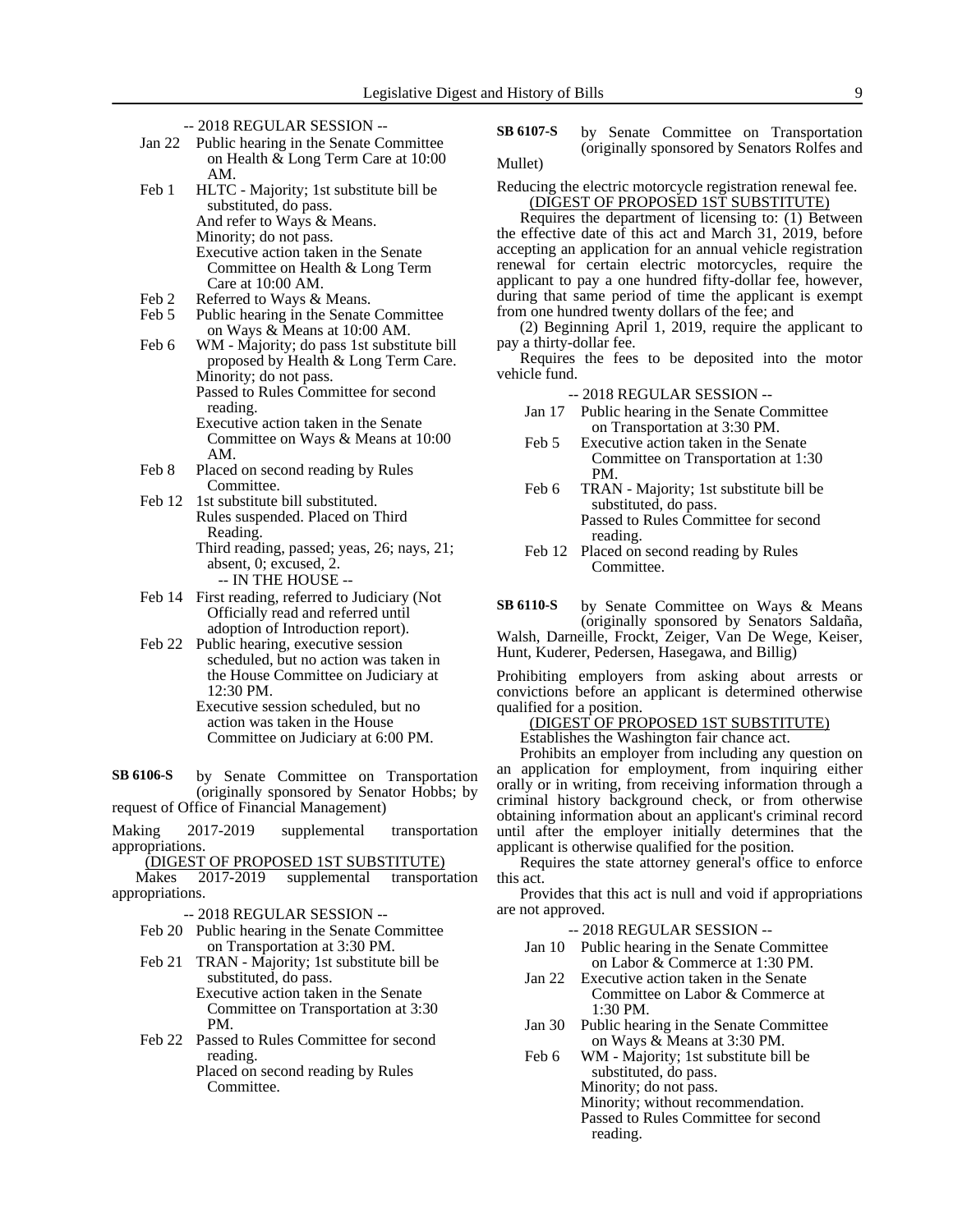Executive action taken in the Senate Committee on Ways & Means at 10:00 AM.

Feb 22 Senate Rules "X" file.

by Senate Committee on Health & Long Term Care (originally sponsored by Senators **SB 6112-S**

Bailey, Keiser, Darneille, Rivers, Van De Wege, and Kuderer; by request of Department of Social and Health Services)

Concerning evacuation of adult family homes.

(DIGEST OF PROPOSED 1ST SUBSTITUTE)

Modifies adult family home provisions with regard to: (1) Safe evacuations from the home in case of an emergency; and

(2) Removing the language that prohibited keeping a nonambulatory patient above the first floor of the home.

Requires residents who need assistance evacuating to have a bedroom on the floor of the home from which the resident can be evacuated to the designated safe location outside the home without the use of stairs, elevators, chairlifts, or platform lifts.

-- 2018 REGULAR SESSION --

- Jan 25 Public hearing in the Senate Committee on Health & Long Term Care at 10:00 AM.
- Feb 1 HLTC Majority; 1st substitute bill be substituted, do pass. Executive action taken in the Senate Committee on Health & Long Term

Care at 10:00 AM. Feb 2 Passed to Rules Committee for second

- reading. Feb 12 Placed on second reading by Rules Committee.
- Feb 22 Senate Rules "X" file.

by Senate Committee on Health & Long Term Care (originally sponsored by Senators Cleveland, Chase, and Kuderer) **SB 6129-S**

Concerning an ambulance transport quality assurance fee. (DIGEST OF PROPOSED 1ST SUBSTITUTE)

Provides for a safety net fee for certain ambulance transports to be used to augment funding from other sources, thereby supporting additional payments to ambulance transport providers for medicaid services.

Imposes a quality assurance fee for each ambulance transport provided by each ambulance transport provider subject to the fee.

Requires the state health care authority to establish the manner and format for ambulance transport providers to report required data.

Creates the ambulance transport fund.

Expires July 1, 2023.

-- 2018 REGULAR SESSION --

- Jan 30 Public hearing in the Senate Committee on Health & Long Term Care at 10:00 AM.
- Feb 1 HLTC Majority; 1st substitute bill be substituted, do pass. And refer to Ways & Means.
	- Minority; do not pass.

Minority; without recommendation.

- Executive action taken in the Senate Committee on Health & Long Term Care at 10:00 AM.
- Feb 2 Referred to Ways & Means.
- Feb 5 Public hearing in the Senate Committee on Ways & Means at 10:00 AM.

by Senate Committee on Ways & Means (originally sponsored by Senators McCoy, **SB 6141-S**

Wellman, Van De Wege, Keiser, Hasegawa, and Kuderer; by request of Superintendent of Public Instruction)

Strengthening school district plans for recognition, screening, and response to emotional or behavioral distress in students.

### (DIGEST OF PROPOSED 1ST SUBSTITUTE)

Requires the office of the superintendent of public instruction to develop and make available an online onehour training module for school staff on recognition, screening, and response to emotional or behavioral distress in students.

States that the online suicide prevention training module for school staff does not replace the training requirement for school counselors, psychologists, social workers, and nurses to complete an approved three-hour suicide prevention training.

Authorizes school staff to complete the three-hour suicide prevention training in lieu of the one-hour online suicide prevention training.

- -- 2018 REGULAR SESSION --
- Jan 16 Public hearing in the Senate Committee on Early Learning & K-12 Education at 1:30 PM.
- Jan 23 Executive action taken in the Senate Committee on Early Learning & K-12 Education at 1:30 PM.
- Feb 1 Public hearing in the Senate Committee on Ways & Means at 3:30 PM.
- Feb 6 WM Majority; 1st substitute bill be substituted, do pass. Minority; without recommendation. Passed to Rules Committee for second reading. Executive action taken in the Senate
	- Committee on Ways & Means at 10:00 AM.
- Feb 12 Placed on second reading by Rules Committee.
- Feb 13 1st substitute bill substituted. Rules suspended. Placed on Third Reading.

Third reading, passed; yeas, 46; nays, 0; absent, 0; excused, 3. -- IN THE HOUSE --

- Feb 15 First reading, referred to Education (Not Officially read and referred until adoption of Introduction report).
- Feb 20 Public hearing in the House Committee on Education at 1:30 PM.
- Feb 22 ED Majority; do pass. Executive action taken in the House Committee on Education at 8:00 AM.
- by Senate Committee on Ways & Means (originally sponsored by Senators Rivers, **SB 6147-S**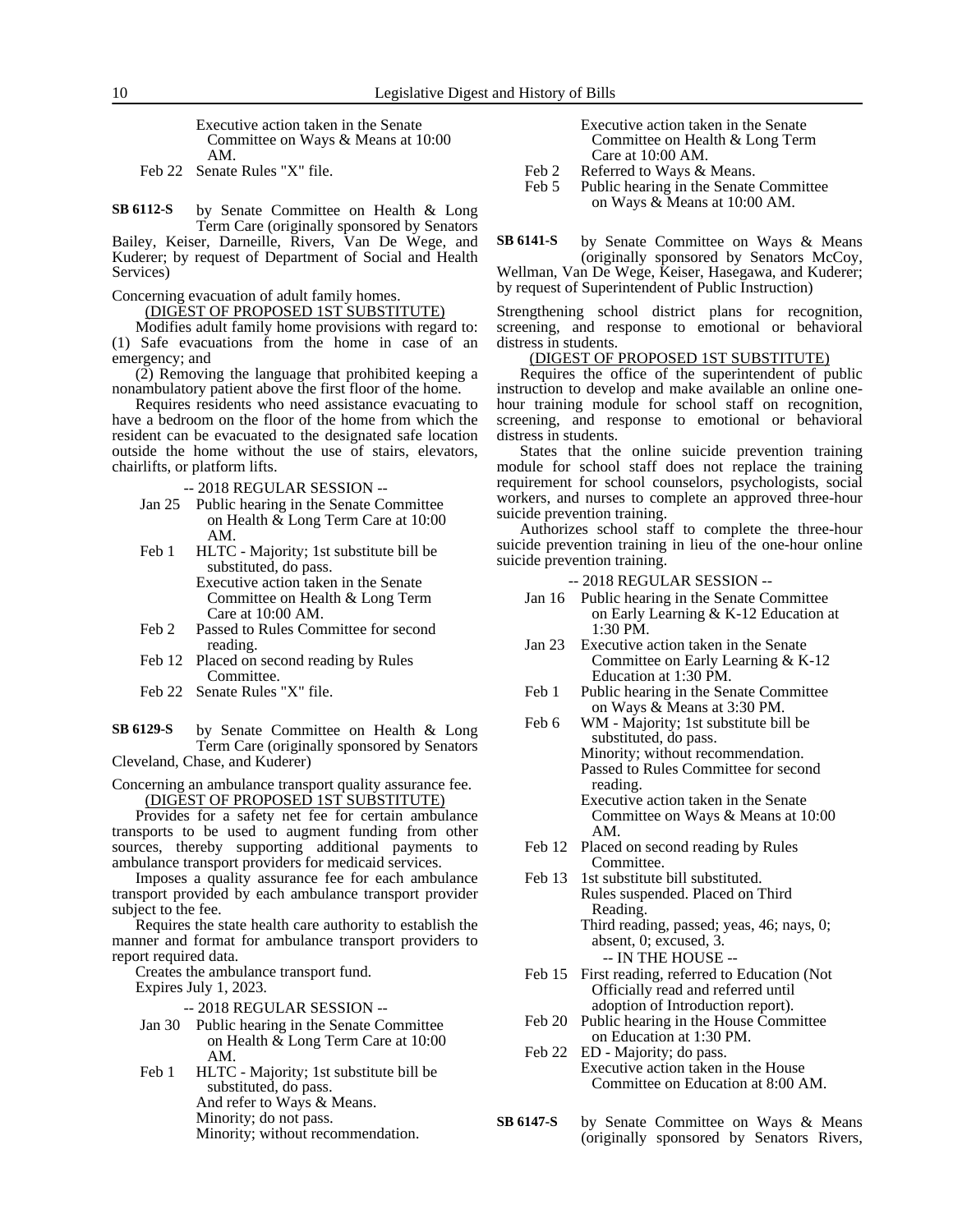Cleveland, Walsh, Kuderer, Nelson, Carlyle, Angel, Hasegawa, and Keiser)

Concerning prescription drug insurance continuity of care. (DIGEST OF PROPOSED 1ST SUBSTITUTE)

Implements a cost-effective requirement that ensures patients can rely on the prescription formulary they enter into with their insurance carrier through the entirety of the plan year.

-- 2018 REGULAR SESSION --

- Jan 16 Public hearing in the Senate Committee on Health & Long Term Care at 10:00 AM.
- Jan 23 Executive action taken in the Senate Committee on Health & Long Term Care at 10:00 AM.
- Jan 31 Public hearing in the Senate Committee on Ways & Means at 3:30 PM.
- Feb 6 WM Majority; 1st substitute bill be substituted, do pass. Minority; without recommendation.

Passed to Rules Committee for second reading. Executive action taken in the Senate

Committee on Ways & Means at 10:00 AM.

- Feb 8 Placed on second reading by Rules Committee.
- Feb 12 1st substitute bill substituted. Rules suspended. Placed on Third Reading. Third reading, passed; yeas, 38; nays, 9;

absent, 0; excused, 2.

-- IN THE HOUSE -- Feb 14 First reading, referred to Health Care & Wellness (Not Officially read and

referred until adoption of Introduction report).

- Feb 21 Public hearing in the House Committee on Health Care & Wellness at 1:30 PM.
- Feb 23 HCW Majority; do pass with amendment(s). Executive action taken in the House Committee on Health Care & Wellness at 8:00 AM.
- by Senate Committee on Transportation (originally sponsored by Senators Hobbs, King, Hunt, and Van De Wege) **SB 6149-S**

Concerning the minimum monthly salary paid to Washington state patrol troopers and sergeants.

(DIGEST OF PROPOSED 1ST SUBSTITUTE)

Addresses the salary of Washington state patrol troopers and sergeants.

-- 2018 REGULAR SESSION --

- Jan 23 Public hearing in the Senate Committee on Transportation at 3:30 PM.
- Feb 6 TRAN Majority; 1st substitute bill be substituted, do pass. Minority; without recommendation.

Passed to Rules Committee for second reading.

Executive action taken in the Senate Committee on Transportation at 1:30 PM.

Feb 22 Senate Rules "X" file.

by Senate Committee on Ways & Means (originally sponsored by Senators **SB 6150-S2**

Cleveland, Rivers, Carlyle, Kuderer, Fain, Hasegawa, Mullet, Saldaña, Conway, Van De Wege, Chase, Keiser, and Liias; by request of Governor Inslee)

Concerning opioid use disorder treatment, prevention, and related services.

(DIGEST OF PROPOSED 2ND SUBSTITUTE)

Declares that opioid use disorder is a public health crisis.

Requires state agencies to: (1) Increase access to evidence-based opioid use disorder treatment services;

(2) Promote coordination of services within the substance use disorder treatment and recovery support system;

(3) Strengthen partnerships between opioid use disorder treatment providers and their allied community partners;

(4) Expand the use of the state prescription monitoring program; and

(5) Support comprehensive school and communitybased substance use prevention services.

Requires agencies that administer state-purchased health care programs to: (1) Coordinate activities to implement this act and the state interagency opioid working plan;

(2) Explore opportunities to address the opioid epidemic; and

(3) Provide status updates as directed by the joint legislative executive committee on health care oversight to promote legislative and executive coordination.

Requires the department of health to convene a work group to study best practices regarding data sharing, including security standards, and the challenges with connectivity and prescription monitoring program integration with electronic health records using the state health information exchange.

Changes the name of the community mental health services act to the community behavioral health services act.

Provides contingent effective dates.

-- 2018 REGULAR SESSION --

- Jan 15 Public hearing in the Senate Committee on Health & Long Term Care at 10:00 AM.
- Jan 30 Executive action taken in the Senate Committee on Health & Long Term Care at 10:00 AM.
- Feb 5 Public hearing in the Senate Committee on Ways & Means at 10:00 AM.

Feb 6 WM - Majority; 2nd substitute bill be substituted, do pass. Passed to Rules Committee for second reading.

Executive action taken in the Senate Committee on Ways & Means at 10:00 AM.

Feb 12 Placed on second reading by Rules Committee.